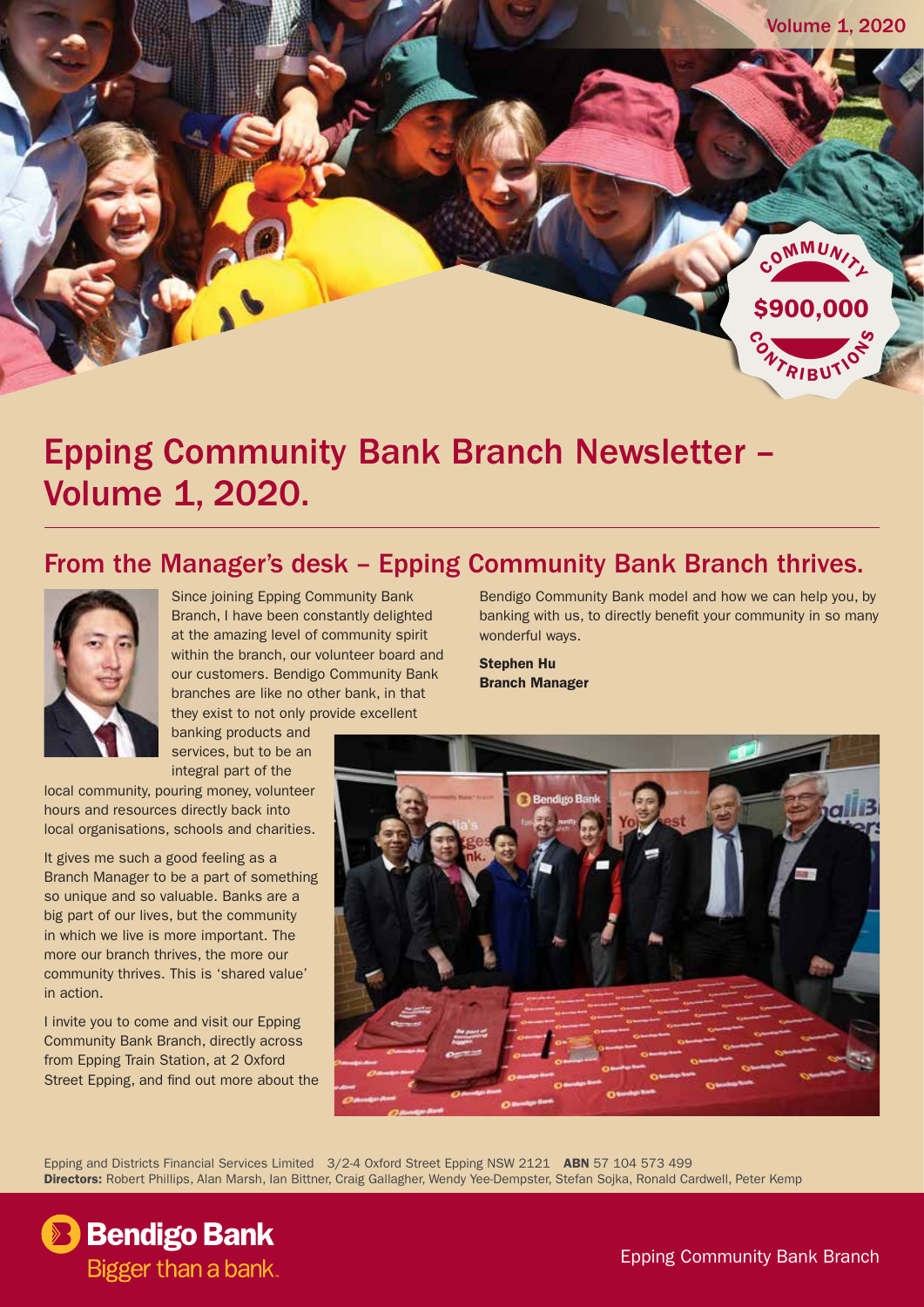## A message from our Chairman.



Welcome to the new year, but the long-term drought and the horrific bushfires which have devastated many areas of the country have not been a good start to the new decade. Our thoughts are with the families who have lost loved ones, homes and property in this catastrophe. The heroes throughout the crisis

are the dedicated volunteer firefighters and those community members who have supported them. The Bendigo Bank network has raised over \$22 million in a Bushfire Disaster Appeal, and the donations continue to roll in. The generosity of the Australian community is inspiring amidst the disaster.

At our local branch level, we are fortunate to welcome Julie Galic to our branch staff, replacing Mimi Ho who has moved to a new job in the city centre. Julie has over 26 years experience in outstanding customer service in the financial sector, and she will be an invaluable asset to the branch.

Last year was our 15th year of operation, and in that time we have provided over \$900,000 in funding for community projects, schools, churches, charitable organisations, welfare agencies and sporting clubs. It has never been more important that we continue this assistance to our local community and to the wider community as a whole. But we cannot provide such funding without the ongoing support of our customers, and we always need to expand our customer base. Bringing your banking business to the Epping Community Bank Branch will directly benefit our community.

We are a real community bank which caters to local needs and local services. We need your support so that we can continue to support our community.

Rob Phillips Chairman

## The Recycle Spot – a very popular initiative.

Officially launched in 2018 by Hornsby Councillor Emma Hyde, and a fabulous initiative in partnership with Epping Eastwood Lions Club, our in-branch 'Recycle Spot' has proven to be a hit with customers and locals. It is a very convenient way to drop off items for recycling, helping the environment and creating a nice bit of local buzz and engagement at the branch. At the Recycle Spot, you can recycle mobile phones and accessories, household batteries up to size D, spectacles, sunglasses and postage stamps.

Margaret Wright, who volunteers on our Community Funding and Business Development committee, has been the main driving force behind this great initiative and we are extremely grateful for her tireless efforts, helping to run and promote the program.

Since the program commenced we have recycled 7.73kgs of postage stamps, 452 pairs of spectacles and 10s of kilograms of batteries and old mobile phones. If you have any of these items to recycle, please drop by the branch – we'd love to see you there.





## What makes a successful business? You.

Smart Banking Solutions for Small Business Drop into your nearest branch at 2 Oxford Street, Epping NSW 2121 or phone 02 9869 0818 to find out more.

## **B** Bendigo Bank

Bigger than a bank.

Stephen Hu Branch Manager

Bendigo and Adelaide Bank Limited ABN 11 068 049 178 AFSL/Australian Credit Licence 237879. S55013-6 (520076\_v3) (7/02/2020)

bendigobank.com.au/business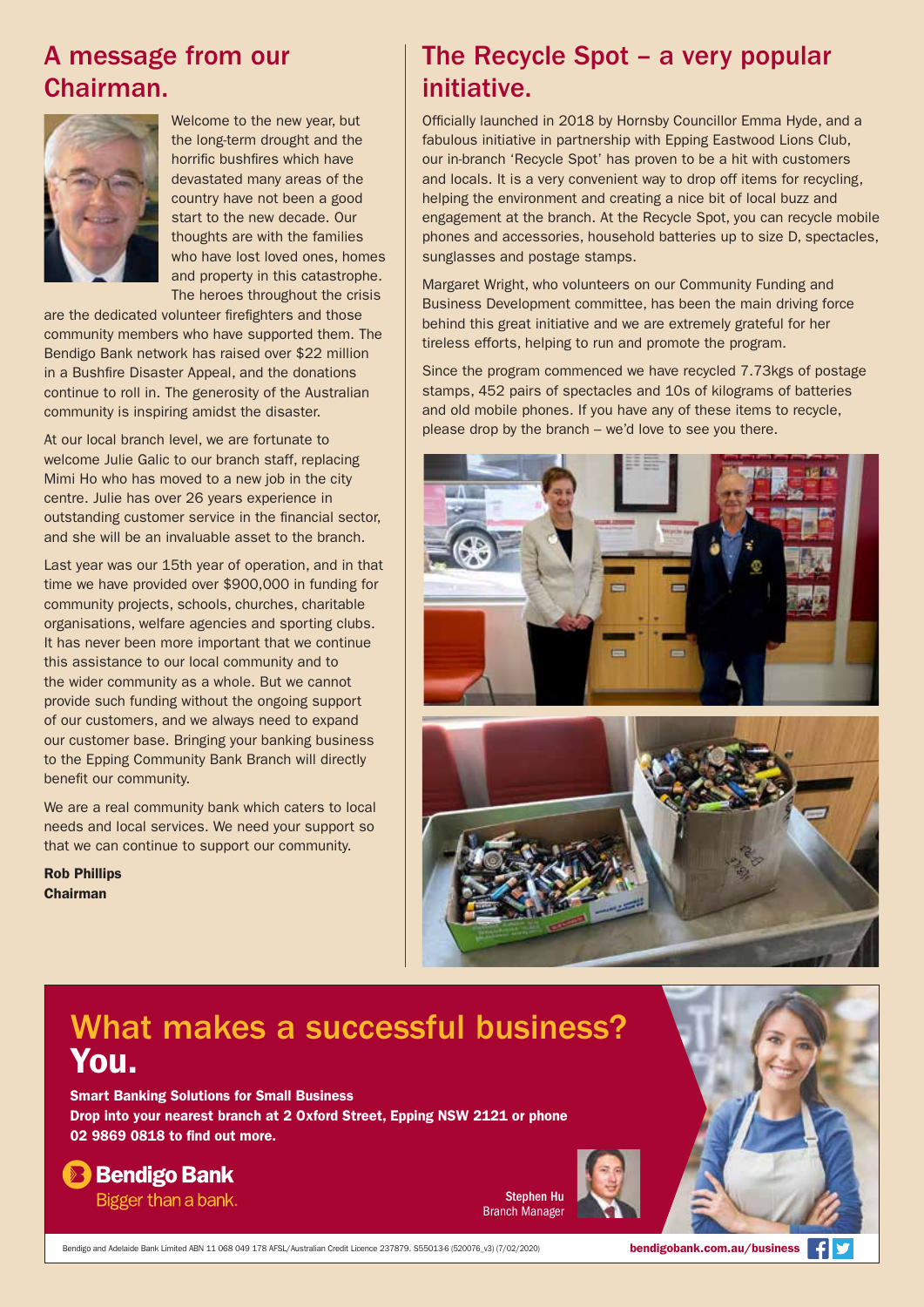## 2019 'Thriving Communities' event a huge success.

For the third time, Epping Community Bank Branch was a major sponsor of Ryde-Epping Thriving Communities event in 2019. This event exceeded all expectations with over 250 attendees from all sectors of the community coming together to network, collaborate and discover how to create a more resilient and successful local community. With large representation from City of Parramatta Council and City of Ryde Council (who also generously sponsored) and stallholders from a dizzying array of local organisations, the Edmund Barton Hall at Epping Boys High School was packed and buzzing all evening.

Thriving Communities events are designed to get key community representatives from all sectors to engage and work together to find new ways of community building, innovating and creating a better future. It never ceases to surprise, with new connections being forged and opportunities created that weren't imagined before. It also makes us realise how connected we all are when we explore our local networks.

Several worthwhile projects have emerged directly from the event. Co-sponsors Hunt & Hunt Lawyers at North Ryde created a weekly pro bono legal clinic for victims of domestic violence, and Epping Community Bank Branch was inspired to support both The Northern Centre and Eastwood Christian Community Aid with their Domestic Violence programs after discussions about how we can advocate and engage to minimise the impact of Domestic Violence in our community.

Many other projects, engagements and relationships are continuing to evolve. We can't wait for Thriving Communities 2020, which will be bigger and better than ever, and hope that all interested organisations can participate and discover new connections and opportunities.



## Golden Oldies Cruise.

Every year, Epping Community Bank Branch sponsors a lovely event for Epping Rotary called the 'Golden Oldies Cruise', a harbour cruise for retirement and nursing home residents.



Volunteers from Rotary, with the fantastic help of prefects from Epping Boys High School and Cheltenham Girls High School, ensured the cruise was a lot of fun and a joy-filled event. A huge thank you to Epping Rotary for putting on the event and allowing us to sponsor the boat. Also, to 'The Tokens' for once again providing some great music that had the dance floor pumping! Thanks to Captain Wal for the organisation, to everyone who contributed towards



a spectacular afternoon tea, and for those who valiantly conquered the cramped conditions in the galley kitchen to prepare food and drinks. It was a great team effort.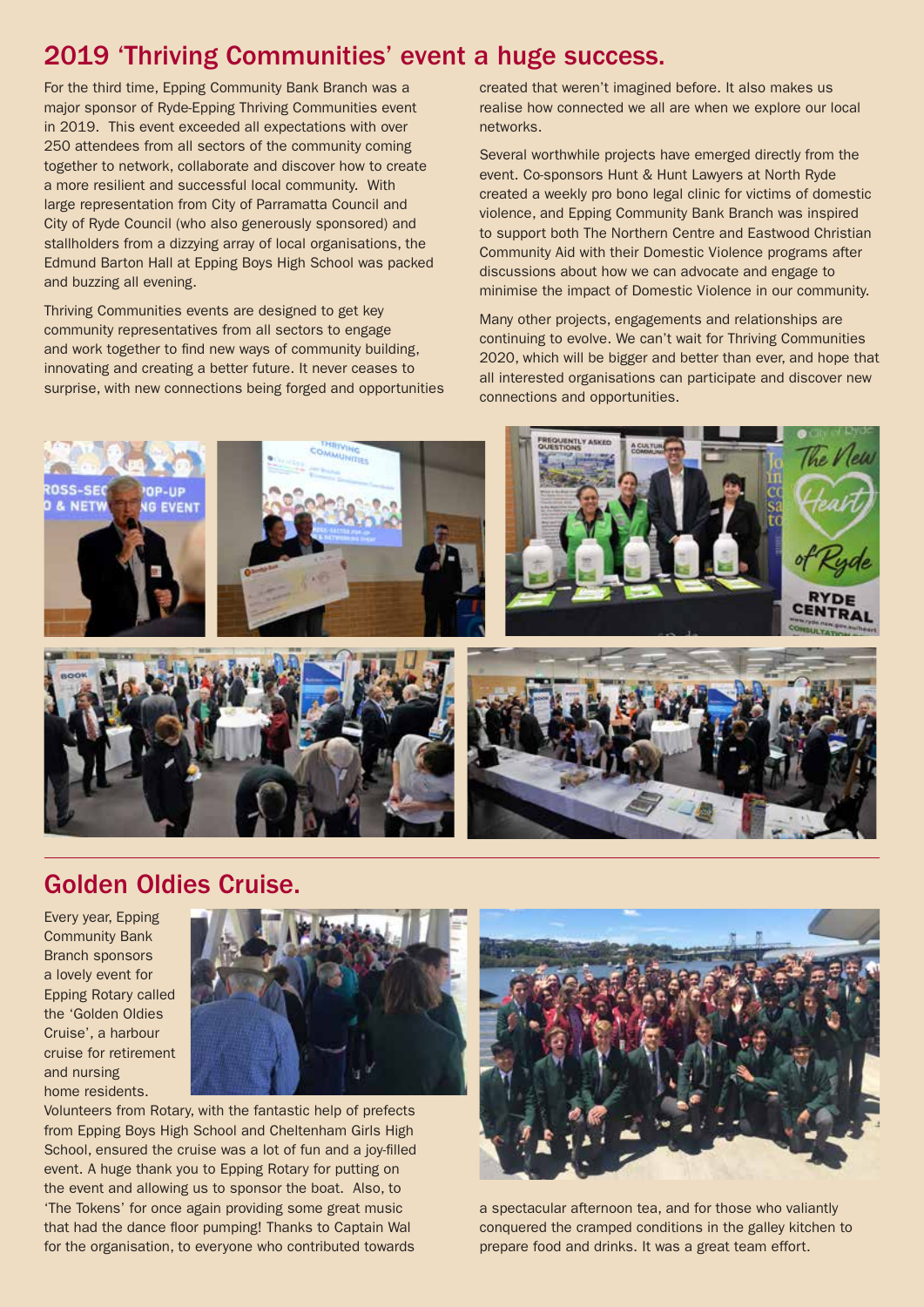## Epping Community Bank Branch

# We'd love to give you a lift.

## At Epping Community Bank Branch, we're delighted to support our local Community Bus Service.

It's a wonderful local initiative that lends a helping hand to people who want to get out and about to the North Epping Shopping Village.

**Pick-up time:** Every Tuesday from 9.30am – 10.00am and drop off back home from 11.30am Where: People are collected from (and dropped back to) their place of residence **Destination:** North Epping Shopping Village **Cost:** Optional charge of \$2

Volunteers are also on duty for anyone who needs assistance getting on and off the bus.

If you'd like to use this Community Bus Service, or know of someone else who may be interested, please contact Epping Community Bank Branch on 9869 0818 or drop into the branch at 2 Oxford Street, Epping.



Bendigo and Adelaide Bank Limited, ABN 11 068 049 178 AFSL/Australian Credit Licence 237879. (A1355731-1355707) (09/19))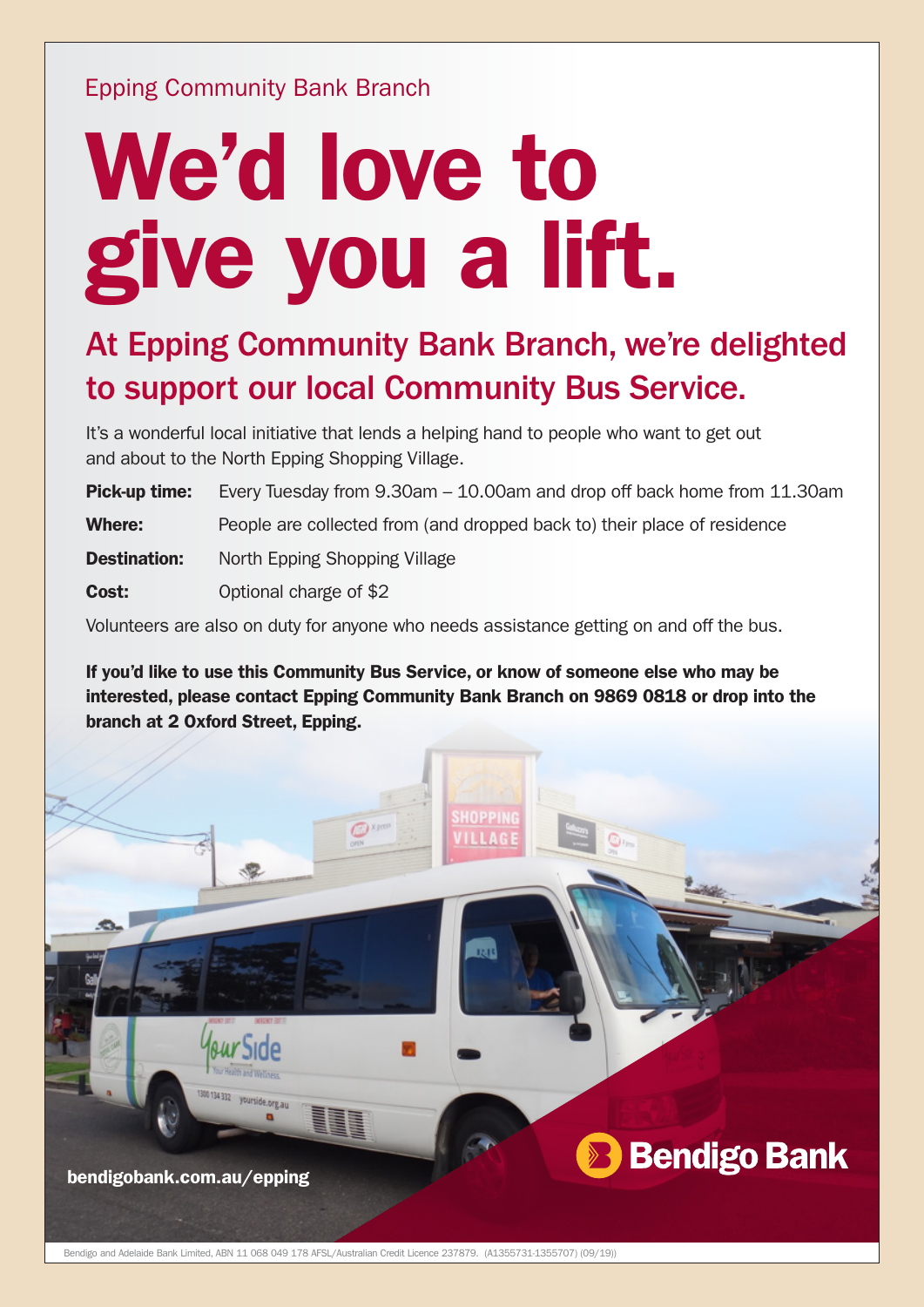## Epping 2121 Awards.

For many years, the Epping Community Bank Branch has presented its annual Community 2121 Awards, in partnership with Epping Rotary Club, to deserving residents of the district who have demonstrated outstanding commitment and selfless dedication in working for the benefit of our community.

There are numerous volunteers and community-minded local citizens who assist our schools, churches, community agencies, welfare associations, arts and music societies, charitable organisations, sports clubs, and various other groups. We see the Community 2121 Awards as recognition of those quiet achievers who tirelessly work in so many ways to serve our community.

In late 2019, the Epping Community Bank Branch was pleased to make awards to three worthy recipients.

#### Brenda Bowley.

Brenda is a small business proprietor in North Epping who has always sought to create opportunities for the local community to gather and interact socially. Brenda also uses her personal and professional connections to support local charitable outreaches, including 'Shave for a Cure' and the McGrath Foundation, among others. She also supports and sponsors a number of local sporting groups.

#### Maddison Hall.

Maddison is a student at Cheltenham Girls High School and was the Community 2121 Yoth Awardee. As a student leader she has organised student-based programs to encourage student well-being and positive self-esteem. Academically, she is conscientious and hard-working, always giving her best efforts and constantly striving to improve.

Her tireless commitment to student welfare extended to encouraging positive mental health, by organising the teacher vs students handball competition to promote positive school relationships.



#### Mrs Chris Coates.

Chris Coates has lived in the Epping community for more than 35 years and has been involved as a volunteer helper with the Epping Baptist Church Playtime program since 1989. Chris is a highly respected member of the

local community and her involvement with Playtime has seen her impact the lives of hundreds of local children and their families. She is always willing to support those facing major personal crises. Chris has also provided great assistance to those with intellectual disabilities, supporting them through difficult personal times and appointing some to be helpers at playtime, thus enabling them to have a sense of belonging in the program. There is no task too difficult for Chris Coates.

Congratulations to our awardees and we are very much looking forward to another Community 2121 Awards event later this year at Epping Rotary, where we continue our tradition of recognising our local heroes.

## Venture Café plays Polynize.

Epping Community Bank Branch teamed up with Hunt & Hunt Lawyers North Ryde and Venture Café Sydney to host a trial of a brand new business innovation board game, called Polynize. It is the brainchild of two entrepreneurs from Melbourne, and promises to be a valuable tool for businesses, schools, not-for-profit organisations and the public at large to innovate and pitch great ideas to solve problems and create a better

future. The Venture Café trial was a big hit, with three games played and a vibrant and engaged set of players coming up with great ideas centred around the challenges posed. Another trial will be run at Venture Café soon, and we look forward to seeing how the game takes off in the community, education and corporate innovation space.

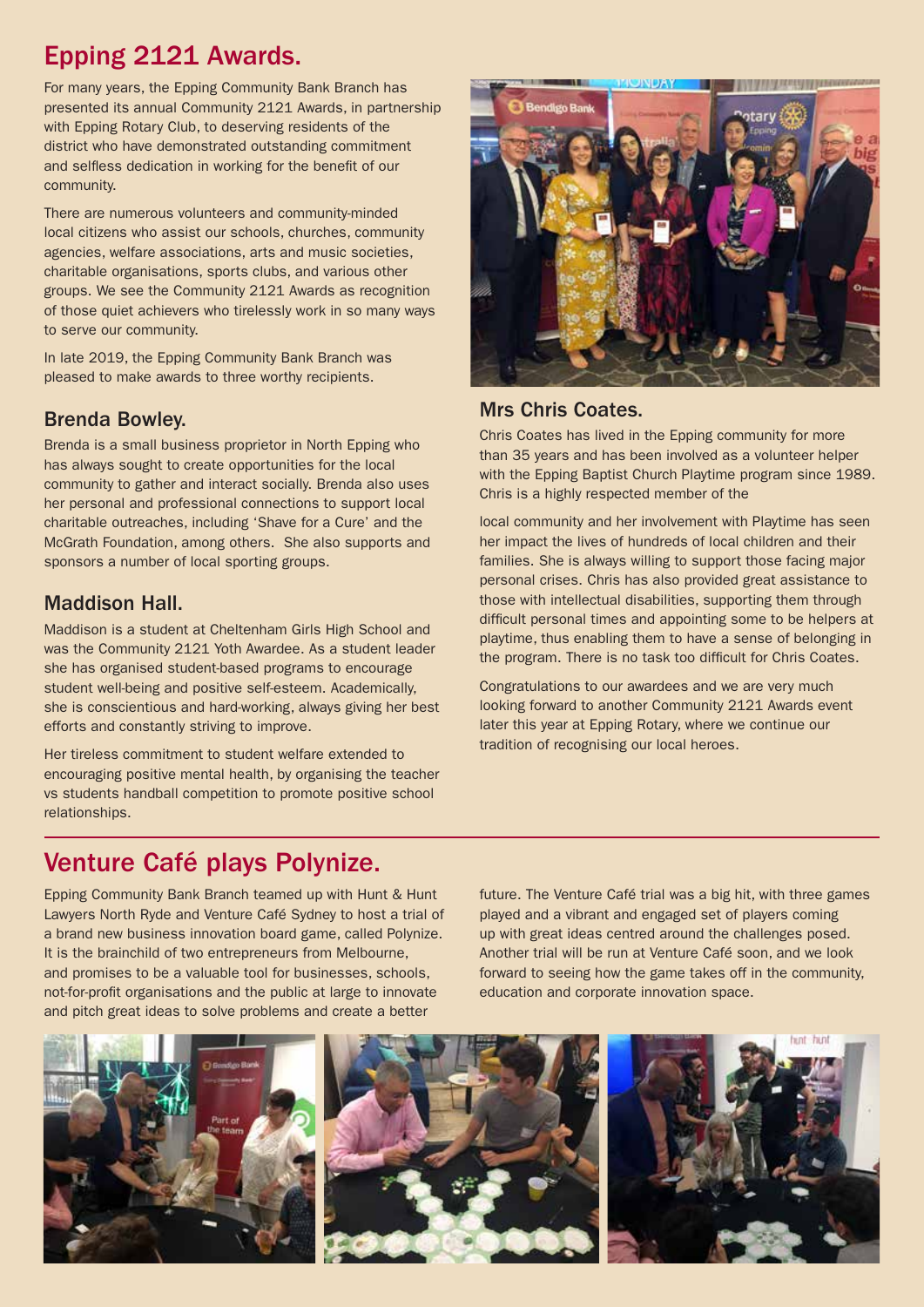## Giving Epping District Athletics Club a good run.



We continue our support of this great and legendary sports club, promoting fitness, well-being and healthy competition in our community. We recently provided the

club with a Bendigo Marquee to use at the sporting fixtures, training and Club events. We will continue to engage with cross-promotion on social media and with plans to roll out more co-branded marketing materials to help the club and help our branch. The more people bank with us, the more we can help our local community in this way.

## Epping Development Seminar.

We recently produced a hugely successful event, in partnership with Epping Chamber of Commerce and City or Paramatta Council – "Epping Today … & Tomorrow" – A Community Forum on the State of Development in Epping. Parramatta Council Development Manager Jenny Concato gave a thoroughly informative presentation on what was going on in Epping Town Centre and how Council is working hard to create a better







community, despite the challenges presented with overdevelopment and limited space for community facilities and traffic. A packed house at one of Epping Club's function rooms provided a great opportunity to Q and A with the three local Ward Councillors, Donna Davis, Bill Tyrrell and Lorraine Wearne and we also managed to get NSW State Treasurer and local MP Dominic Perrottet to speak and answer public questions. The entire night was a shining example of community engagement and cross-sector inclusion, with all manner of interested people filling the room, as the pictures show. At Epping Community Bank Branch, we see ourselves as a stakeholder and an advocate for our local community, and we will be engaging more and more with Council and the community this year and into the future, to support our thriving local community.

## Epping North Public School financial literacy program.



With funding from the Epping Community Bank Branch, Epping North Public School ran an outstanding Financial Literacy Program in late 2019 for all its students in Years 5 and 6. Supported by the dedicated classroom teachers, the program was simulation-based, with the students divided into groups to form small business 'companies'. Over a six-week timeframe, each company had to devise a new product, develop business and marketing plans, and produce samples for sale. They were assisted in these endeavours by 12 local community members who acted as mentors for the groups. Each 'company' developed innovative products, informative websites and creative advertising materials. The wonderful culmination of the project was the Financial Literacy Showcase, which was held at the North Epping Bowling and Community Club. Each group set up a stall to market their products to visiting parents and community members. As well as the Financial Literacy skills, the students also developed their creativity, selfconfidence, teamwork and public presentation abilities. Overall, the project was an excellent and enjoyable learning experience for the students, teachers, mentors and the Epping North community.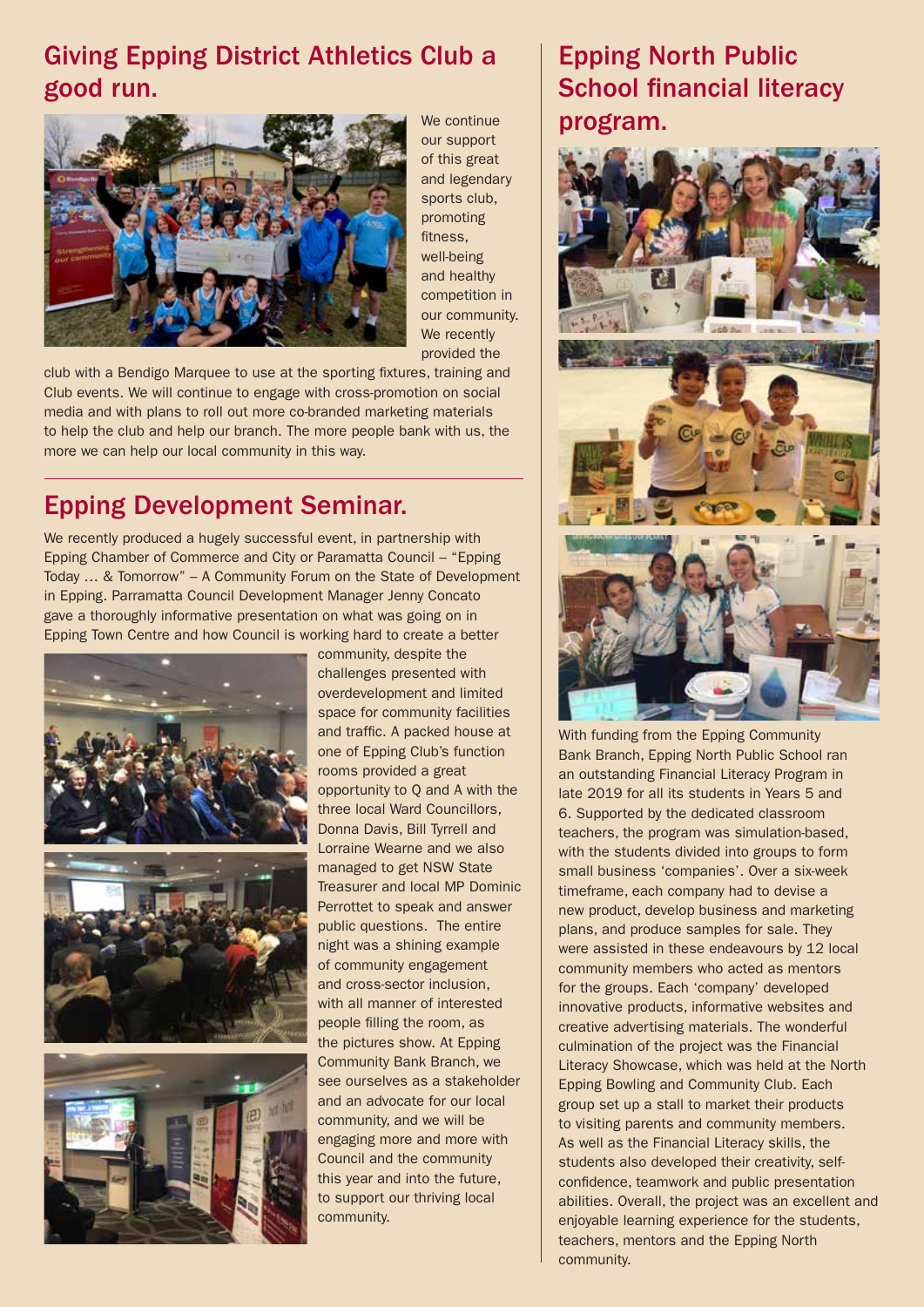## Epping Community Bank Branch turns 15!

What a journey it has been! From the very early days of the North Epping community rallying together to do something as audacious and unimaginable as starting our own bank branch from scratch, to 15 years later, having relocated to our new location in Epping, providing first class banking services and good old fashioned customer service to thousands of customers. Over these years, our branch has given over \$900,000 in cash directly back into our local community. Pictured



(L-R), celebrating 15 years at our recent AGM, our original Branch Manager Sharyn Hubert, current Chair Rob Phillips, current Branch Manager Stephen Hu and the legendary Wendy Yee Dempster, who has been on the board as Chair and many other roles within the Bendigo Community Bank branch universe since the very beginning.





### Farewell Mimi!

Our Board and staff gathered at The Epping Club to farewell the most wonderful branch Customer Service Officer Mimi Ho, after nine years of loyal service to our Branch and our community. Mimi has been with us since we were located in North Epping and is extremely popular with customers, staff and Board alike. She is always smiling, cheerful and helpful and will be sorely missed by all. It was a wonderful tribute to her with everyone taking the time to thank her and tell her how much she will be missed. All good things must come to an end, and Mimi is moving into a new role in the city for a bit of a change of pace and lifestyle – we wish her all the very best!

### Helping students reach their 'Max Potential'.

We once again recently supported the inspirational Max Potential program. It culminates each year in an expo at Epping Club, showcasing all the student participants and their projects. We sponsored the involvement of Jack Sellar from Epping Boys High and he developed his 'Boots for the Bush' project. The project was very popular with the CEO and Board Members of The Epping Club, and was a great community initiative. He has already collected around 200 pairs of shoes so far that he will take out to Tullamore in western NSW. Thanks to Max Potential for a great program.